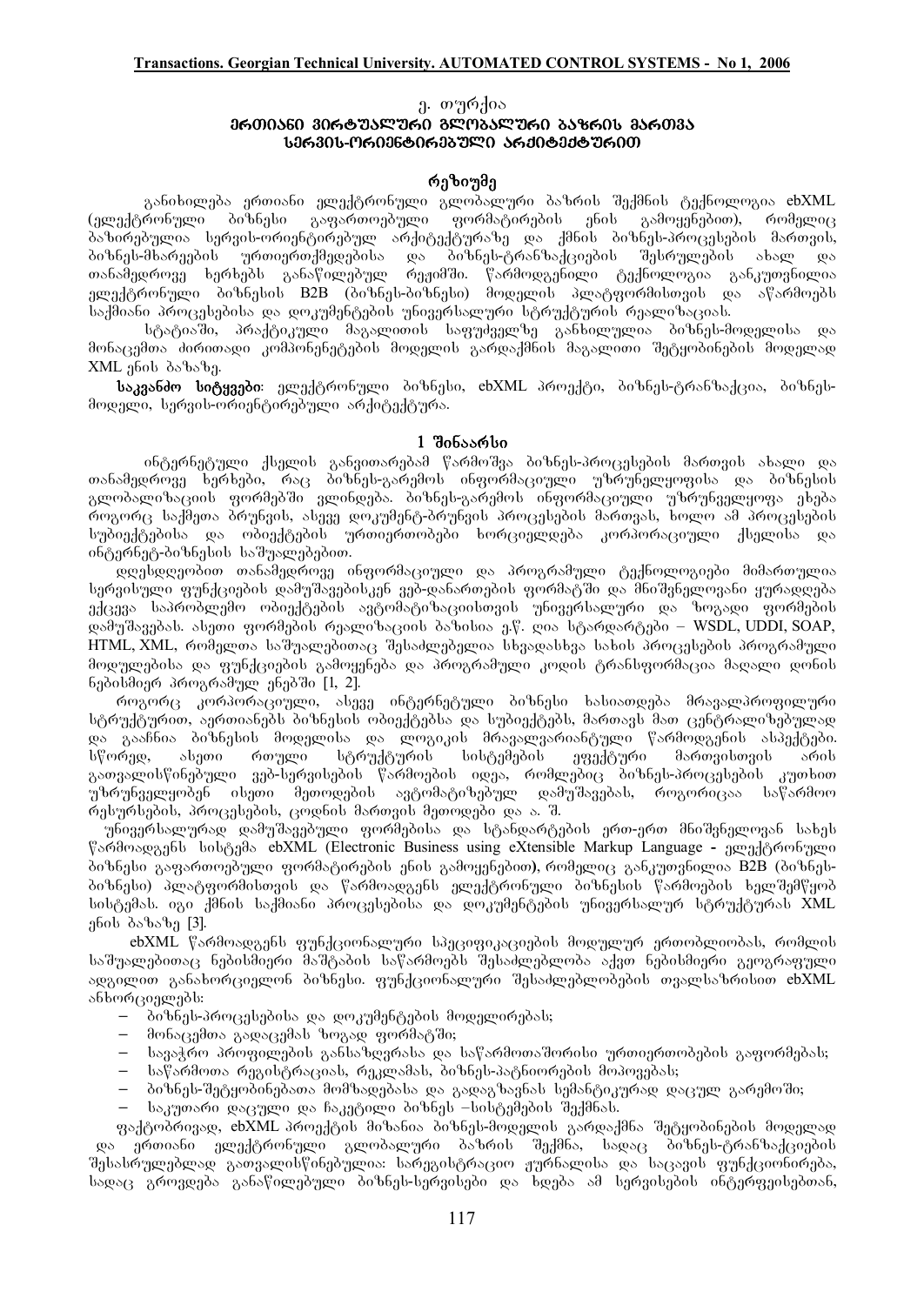### **Transactions. Georgian Technical University. AUTOMATED CONTROL SYSTEMS - No 1, 2006**

საინფორმაციო მოდელებთან და საძიებო სისტემებთან წვდომის უზრუნველყოფა; ბიზნესპროცუსებისა და მონაცემთა პირითადი კომპონენეტების მოდელის აგება, ბიზნეს-მხარეების ურთიერთქმედების პროტოკოლური პროფილის განსაზღვრა და შეტყობინებათა გადაცემის რეჟიმის უზრუნველყოფა (ნახ. 1).

.<br>ebXML –ში ბიზნეს-ტრანზაქციის შესრულება ტექნიკური კუთხით აღიწერება – XML-ენაზე,



**b**sb. 1. ebXML-ის ფუნქციონალური მოდელის ფრაგმენტი

სადაც შესაძლებელია ბიზნეს-პროცესის განსაზღვრა (ნახ. 2 ა, ბ), რომელიც მოიცავს ბიზნესის სცენარს, პროფილს, ლოგიკას, დოკუმენტებს და ა.შ [1]. ნახაზზე 2 ა) და ბ) ნაჩვენებია მიმწოდებლისა და ნედლეულის მონაცემთა ძირითადი კომპონენეტების აღწერა XML ენაზე ბიზნესპროცესისთვის "მომარაგება" და ბიზნეს-ტრანზაქცია "შეკვეთის" ფორმირება.



**nax. 2 a)**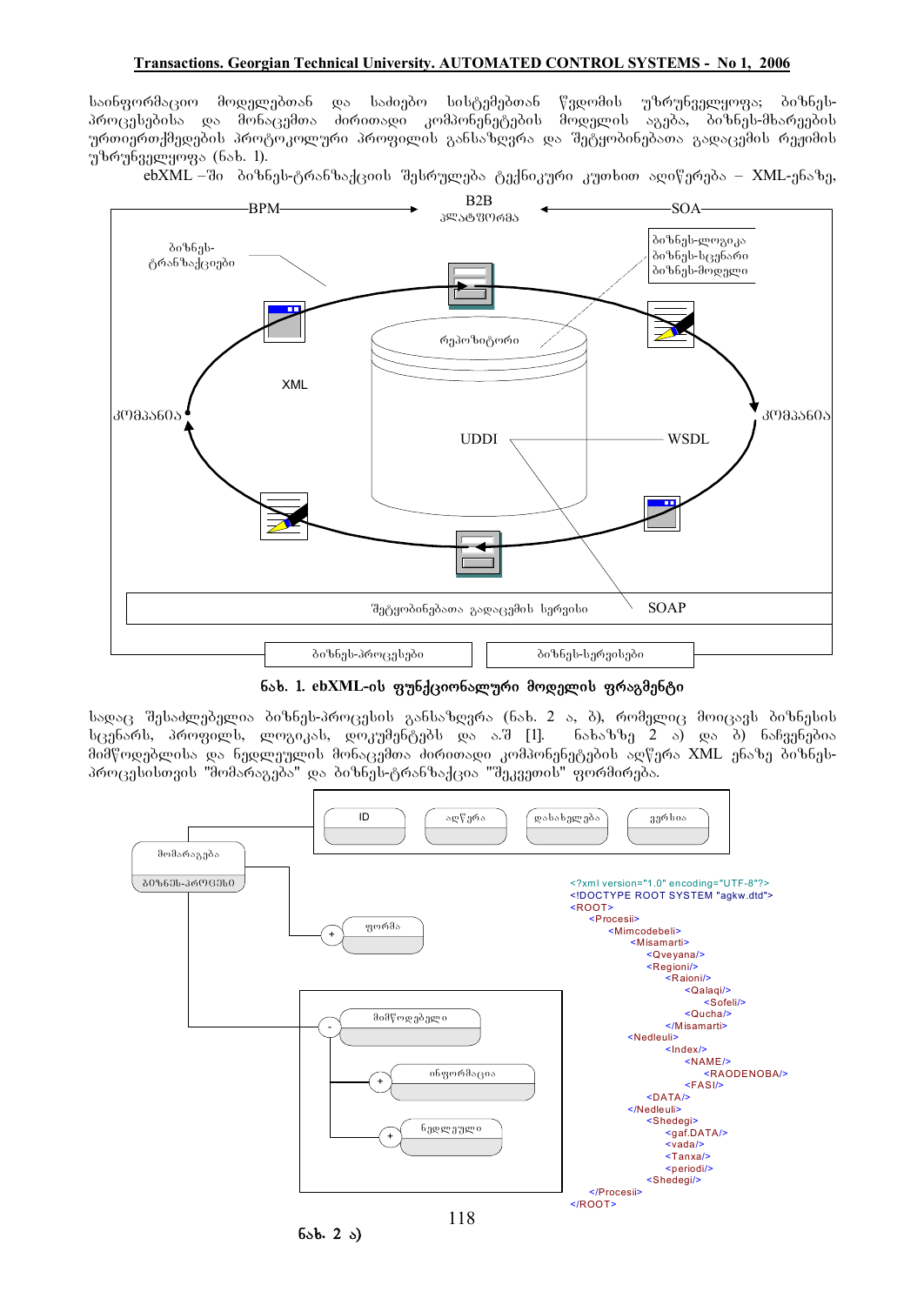

# 3. ლიტერატურა

1. Kotok A., Webber D. ebXML: The New Global Standard for Doing Business on the Internet, 2001.

2. Erl T. Service-Oriented Architecture : A Field Guide to Integrating XML and Web Services, Brussels, 2005.

3. Jean-Marie Chauvet Services Web avec SOAP, WSDL, UDDI, ebXML Germany, 2002.

# Е. Туркия

# УПРАВЛЕНИЕ ЕДИННОГО ВИРТУАЛЬНОГО ГЛОБАЛЬНОГО РЫНКА С СЕРВИС-ОРИЕНТИРОВАННОЙ АРХИТЕКТУРОЙ

### Резюме

Рассматривается технология - ebXML (с применением языка расширенного форматирования электронного бизнеса)создания единого виртуального глобального рынка, который базируется на сервис-ориентированной архитектуре и создает новые и современные средства управления бизнес-процессами, взаимодействия бизнес-сторон и осуществления бизнес-сделок в распределенном режиме. Представленная технология предназначена для платформы моделирования электронного бизнеса В2В (бизнес-бизнес) и осуществляет деловые процессы и реализацию универсальной структуры документов.

практического примера в статье рассматривается Ha основе примеры преобразования бизнес-модели и модели основных компонентов данных в модель уведомления на языке XML

# E. Turkia

# THE MANAGEMENT UNIFIED VIRTUAL GLOBAL MARKET WITH SERVICE-

# **ORIENTED ARCHITECTURE**

### **Summary**

The ebXML technology (with application of the language of electronic business expanded formatting) of development of the unified virtual global market, being based on the servis-oriented architecture and creates new and modern means of the business processes management, corelation between the business parties and realization of the business deals in the distributive regimen is considered. The technology introduced is intended for the platform of modelling of B2B electronic business (business-business) and performs the dealing processes as well as the realization of the